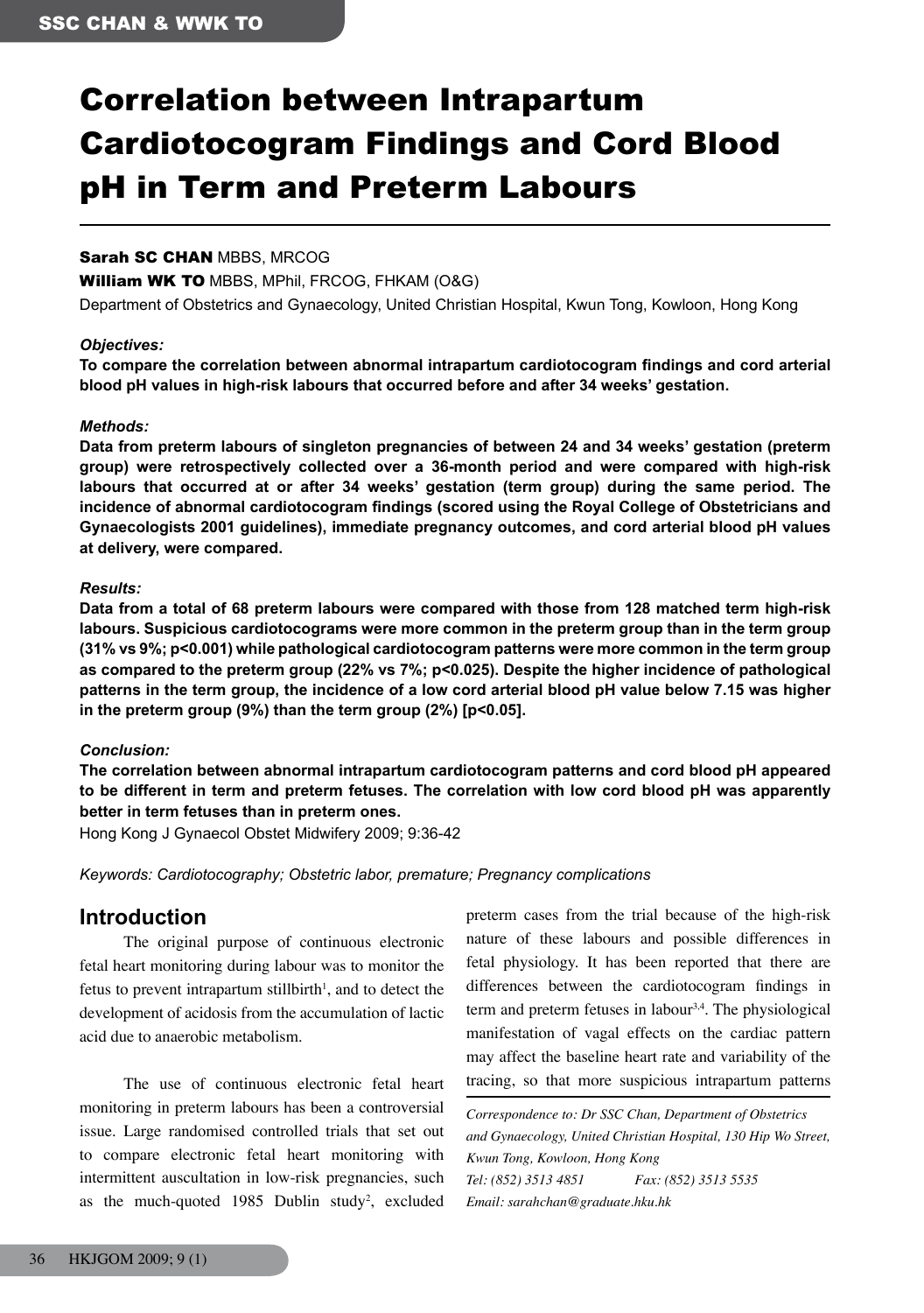are detected in preterm as compared to term labours, stemming essentially from an increased incidence of decreased variability in the former group<sup>5</sup>. Studies on extremely preterm fetuses, between 24 and 26 weeks, have shown that only abnormal baseline tachycardias and bradycardias are predictive of subsequent neonatal death<sup>6</sup>, indicating that the common parameters used to interpret cardiotocograms in term fetuses are unreliable in the very preterm.

The antenatal events predisposing to preterm labour may also compromise the fetus even before labour commences. Fetal metabolic acidosis may develop following an antepartum haemorrhage<sup>7</sup> or where there is chorioamnionitis<sup>8</sup>. Metabolic acidosis may have different implications for a preterm fetus from those for a term fetus. Preterm babies are more prone to developing periventricular leukomalacia after prolonged metabolic acidosis<sup>9</sup> than those that are more mature.

Umbilical cord blood acid-base studies have been used extensively to assist with diagnosing hypoxic ischaemic encephalopathy and its related sequelae<sup>10</sup>. In term infants, the lower limit of arterial cord blood pH for normal outcomes is about 7.1 and that for venous blood is 7.2011. This standard has often been extrapolated to preterm fetuses, irrespective of their gestation. The general criteria used for electronic fetal heart monitoring interpretation (Royal College of Obstetricians and Gynaecologists  $[RCOG]$  2001 guidelines<sup>12</sup>) in the term fetus have been generalised to the preterm fetus, despite the possible differences in physiological development. Nevertheless, making a diagnosis of hypoxic ischaemic encephalopathy in preterm infants is often difficult, as neurological sequaelae may be a result of prematurity and its complications, rather than intrapartum events. For this reason, the international consensus criteria on the relationship between intrapartum events and neurological deficits only include the early onset of severe or moderate neonatal encephalopathy in infants of over 34 weeks gestation as indicative of intrapartum asphyxia leading to cerebral palsy<sup>10</sup>. There is concern therefore about the reliability of intrapartum cardiotocogram abnormalities and the implications of such abnormalities for cord blood pH values in preterm fetuses. This study aimed to compare immediate pregnancy outcomes and the correlation between these two parameters in term fetuses and those fetuses delivered before 34 weeks. The

results should help to establish whether the intrapartum cardiotocogram and cord arterial blood pH values should be interpreted in the same manner as for term fetuses.

## **Methods**

Data from consecutive singleton preterm labours and deliveries involving fetuses between 24 and 34 weeks' gestation (preterm group) with complete cord arterial blood pH data were retrospectively collected from a regional obstetric unit over a period of 36 months from July 2003 to July 2006. Data from 128 high-risk labours involving fetuses at or after 34 weeks' gestation delivered during the same period (term group) and managed using the same labour ward protocol in the same unit were used for comparison. The cases of highrisk labour selected for investigation were those that delivered after the index preterm cases, as listed in the labour ward registry, and had cord arterial blood pH data available for analysis. Blood gas values, however, were not analysed in this study, as such data were not being routinely collected. Women who underwent elective caesarean section, or caesarean section at the onset of labour without going into the active phase, and those with congenitally malformed fetuses, were excluded from the study.

Both investigators scored the intrapartum cardiotocogram tracings without referral to the patients' clinical details, gestation at delivery, or pregnancy outcomes. Using the RCOG 2001 guidelines<sup>12</sup>, all tracings were classified as suspicious if there was one non-reassuring feature amongst either the baseline heart rate, variability, or presence of decelerations. They were classified as pathological when there was an abnormal feature or more than one non-reassuring feature. The scoring was agreed between the investigators. The arterial cord blood pH values, the main pregnancy outcome measures, including instrumental deliveries and caesarean sections, Apgar scores, admissions to the special care baby unit, and major neonatal morbidity including intracranial haemorrhages, seizures, hypoxic ischaemic encephalopathy, were extracted from the records. Student's *t* test and the Mann-Whitney *U* test were used as appropriate to compare the various continuous parameters between the two groups, while the Chi-square and Fisher's exact tests were used for discrete variables. A p value of <0.05 was considered statistically significant.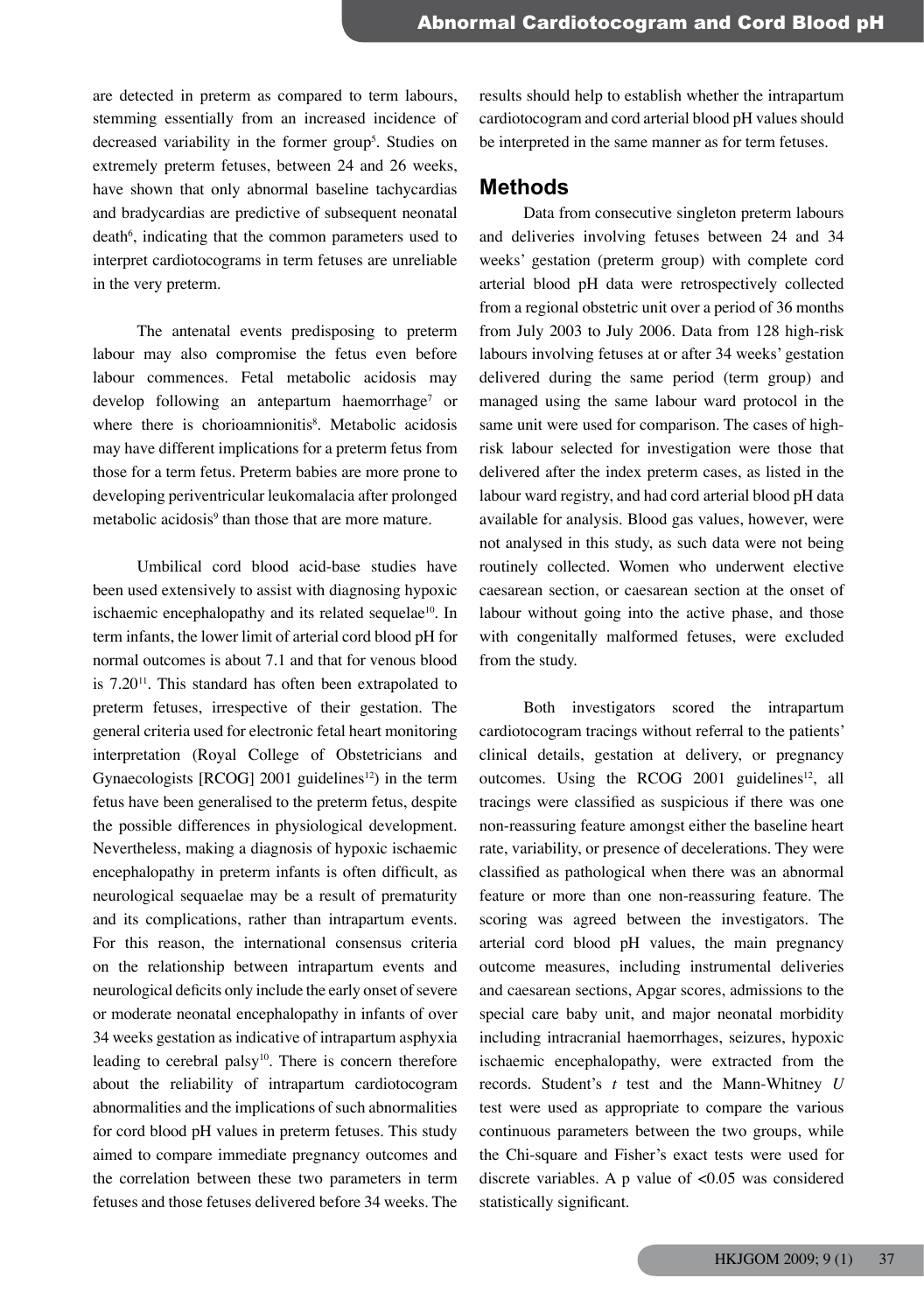| Data*                                 | Preterm (n=68)   | Term $(n=128)$   | p Value; mean difference/odds ratio   |  |
|---------------------------------------|------------------|------------------|---------------------------------------|--|
|                                       |                  |                  | (95% confidence interval)             |  |
| Mean (SD) maternal age (yrs)          | 33.1(5.3)        | 31.4(4.7)        | 0.02; 1.69 (0.22 to 3.16)             |  |
| Mean (SD) gestation at delivery (wks) | 31.9(2.5)        | 38.7(1.2)        | $\leq 0.001$ ; -6.77 (-7.30 to -6.25) |  |
| Mean $(SD)$ birth weight $(g)$        | 1853 (610)       | 3203 (418)       | $\leq 0.001$ ; 1349 (1204 to 1495)    |  |
| Mean (SD) duration of labour (min)    | 334 (184)        | 368 (189)        | $0.21$ ; $-34$ ( $-90$ to 20)         |  |
| Parity                                |                  |                  |                                       |  |
| Primiparous                           | 37(54%)          | 72 (56%)         | <b>NS</b>                             |  |
| Multiparous                           | 31 $(46\%)$      | 56 (44%)         |                                       |  |
| Gestational diabetes mellitus         | $8(12\%)$        | 15 (12%)         | <b>NS</b>                             |  |
| Hypertensive disorders                | $7(10\%)$        | 12 (9%)          | <b>NS</b>                             |  |
| Other medical conditions              |                  |                  |                                       |  |
| Antenatal anaemia                     | 4(6%)            | 8(6%)            | <b>NS</b>                             |  |
| Cardiac                               | $\boldsymbol{0}$ | 3(2%)            |                                       |  |
| Epilepsy                              | 1(1%)            | 1(1%)            |                                       |  |
| Psychiatric disorders                 | 3(4%)            | 1(1%)            |                                       |  |
| Thyroid disorders                     | 3(4%)            | 2(2%)            |                                       |  |
| Antepartum haemorrhage                | $8(12\%)$        | $\boldsymbol{0}$ |                                       |  |
| Previous caesarean section            | 11 $(16%)$       | 12 (9%)          | <b>NS</b>                             |  |
| Induction of labour                   | 4(6%)            | 15 (12%)         | <b>NS</b>                             |  |
| Meconium-stained liquor               | 3(4%)            | 16(13%)          | <b>NS</b>                             |  |
| Intrauterine growth restriction       | 3(4%)            | 6(5%)            | <b>NS</b>                             |  |
| Mode of delivery <sup>†</sup>         |                  |                  |                                       |  |
| Normal vaginal                        | 34 (50%)         | 94 (73%)         | < 0.01                                |  |
| Instrumental                          | 3(4%)            | 4(3%)            |                                       |  |
| Caesarean section                     | 31 (46%)         | 32 (25%)         |                                       |  |

## **Table 1. Epidemiological data and pregnancy complications**

 $SD =$  standard deviation,  $NS =$  not significant

† Mantel Haenszel test

# **Results**

There were a total of 68 patients in the preterm group and 128 in the control (term) group. The term group included: pregnancies complicated by intrauterine growth restriction with birth weights less than the 10th centile for gestation confirmed at delivery (n=28); those with abnormal intrapartum cardiotocogram tracings that necessitated intrapartum fetal blood sampling or obstetric intervention for delivery (n=72); and those with documented meconium-stained liquor at the onset of labour (n=28). The lowest gestation at delivery was 25 weeks. The mean gestation for the preterm and term groups was 31.9 weeks (standard deviation [SD], 2.5 weeks) and 38.7 weeks (SD, 1.2 weeks) respectively. The mean birth weight for the preterm group was 1853 g (SD, 610 g) and that for the term group was 3203 g (SD, 418 g). The mothers in the preterm group were older than the term mothers  $(33.1 \text{ vs } 31.4 \text{ years}; \text{ p=0.02}),$  but there were no significant differences in the incidence of major antepartum complications including gestational diabetes mellitus or hypertension. Based on the preset selection criteria for selection, the term group cases consisted of 82 labours with abnormal intrapartum cardiotocogram tracings that necessitated intrapartum fetal blood sampling and / or obstetric intervention for delivery, 28 with documented meconium-stained liquor at the onset of labour, and 18 with fetal growth restriction (birth weight less than the 10th centile for gestation confirmed at delivery). Due to this preset selection criteria, the term group had a higher incidence of meconium-stained liquor and intrauterine growth restriction, but the duration of labour was similar between the two groups (Table 1).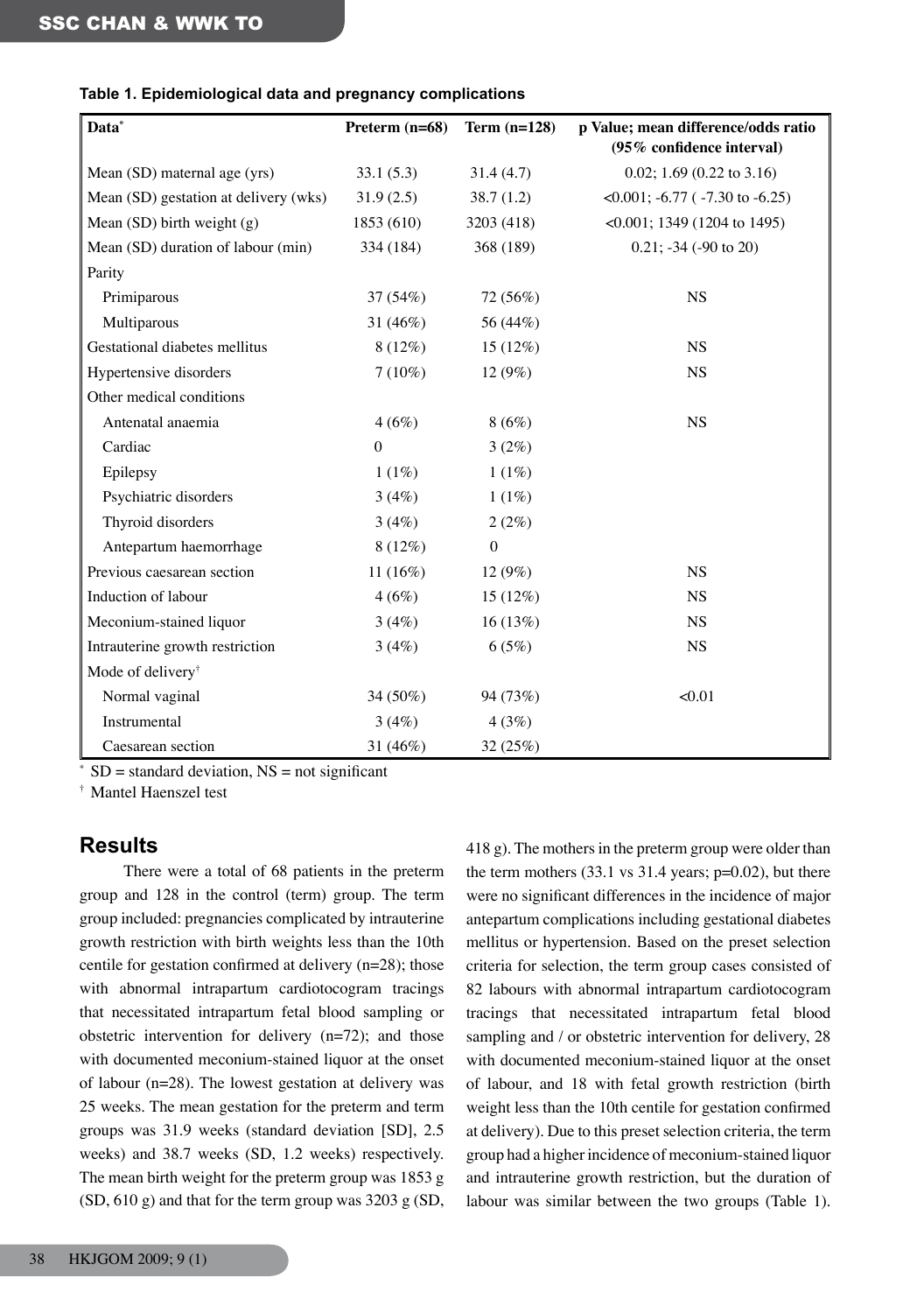| <b>Pregnancy outcome</b>                | <b>Preterm</b><br>$(n=68)$ | <b>Term</b><br>$(n=128)$ | p Value   | Odds ratio (95% confidence<br>interval) |
|-----------------------------------------|----------------------------|--------------------------|-----------|-----------------------------------------|
| Suspicious CTG                          | 21(31%)                    | $12(9\%)$                | < 0.001   | 4.32 (1.97-9.48)                        |
| Suspicious due to decreased variability | 18 $(26%)$                 | 4(3%)                    | < 0.001   | $11.2(3.6-34.6)$                        |
| Pathological CTG                        | 5(7%)                      | 28 (22%)                 | < 0.025   | $0.28(0.10-0.77)$                       |
| Total abnormal CTG                      | 26 (38%)                   | 40 $(31\%)$              | <b>NS</b> | $1.36(0.73-2.52)$                       |
| 1-minute Apgar score $\leq 4$           | $8(12\%)$                  | 4(3%)                    | <0.05     | $4.13(1.2-14.3)$                        |
| 5-minute Apgar score <7                 | 4(6%)                      | 2(2%)                    | <b>NS</b> | $3.94(0.70-22.1)$                       |
| Cord blood pH                           |                            |                          |           |                                         |
| 27.20                                   | 9(13%)                     | $3(2\%)$                 | < 0.01    | $6.36(1.66-24.3)$                       |
| 27.15                                   | 6(9%)                      | 2(2%)                    | < 0.05    | $6.3(1.23-24.3)$                        |
| Admission to SCBU                       | 30 $(44\%)$                | 8(6%)                    | < 0.001   | $11.8(5.01-18)$                         |
| Intraventicular haemorrhage             | 2(3%)                      | $\mathbf{0}$             | <b>NS</b> |                                         |
| Neonatal seizures                       | $\theta$                   | 1(1%)                    | <b>NS</b> |                                         |
| Hypoxic ischaemic encephalopathy        | $\boldsymbol{0}$           | $\theta$                 | <b>NS</b> |                                         |
| Perinatal deaths                        |                            |                          |           |                                         |
| Total                                   | 3(4%)                      | $\theta$                 | <b>NS</b> |                                         |
| Intrapartum                             | $\mathbf{0}$               | 0                        |           |                                         |

## **Table 2. Pregnancy outcomes of term and preterm labours\***

 $*$  CTG = cardiotocogram, SCBU = special care baby unit, NS = not significant

The overall caesarean section rate was higher for the preterm group  $(46\% \text{ vs } 25\%)$  [p<0.01].

## **Discussion**

Analysis of the cardiotocogram findings was based on review of an individual tracing made during a single labour. The overall incidence of abnormal (suspicious + pathological) cardiotocogram findings was similar in the preterm and term groups  $(38\% \text{ vs } 31\%)$ , but there were significantly more pathological patterns in the term group (9% suspicious, 22% pathological) compared to the preterm group (31% suspicious, 7% pathological) [p<0.001]. On the other hand, the incidence of suspicious cardiotocogram findings due to decreased variability was significantly higher in the preterm group (26%) than the term group  $(3\%)$  [p<0.001]. Despite the higher incidence of pathological patterns in the term group, the incidence of cord arterial blood pH values below 7.20 or 7.15 was higher in the preterm group (13% and 9%) compared to the term group  $(2\% \text{ and } 2\%)$  [p<0.01 and p<0.05 respectively]. The incidence of 5-minute Apgar scores below 7 did not differ between the two groups. There were no statistically significant differences in the incidence of neonatal seizures, hypoxic ischaemic encephalopathy or perinatal deaths between the two groups because of the small numbers (Table 2).

The RCOG 2001 guidelines for the interpretation of intrapartum cardiotocograms distinguish between two levels of abnormalities, suspicious and pathological, but the gestational age at which such criteria are applicable has not been specifically stated<sup>12</sup>. In the NICE (National Institute for Health and Clinical Excellence) guidelines published in September 2007—*'CG 55: Intrapartum care: management and delivery of care to women in labour'*—the definitions and classifications of fetal heart rate tracing also omit their applicable gestational age<sup>13</sup>.

It has been documented that preterm fetuses may exhibit abnormal baseline heart rates and decreased variability because of the relative immaturity of their autonomic nervous control<sup>14</sup>. Our findings were consistent with our previously reported finding of an increase in the incidence of suspicious decreased variability patterns in preterm labours<sup>5</sup>. In that study, clinical discrimination that took into account gestationrelated differences in cardiotocogram findings, meant no significant increase in obstetric intervention rates was observed5 . In the present study, we observed a higher incidence of pathological cardiotocogram patterns in the term group, but the incidence of caesarean sections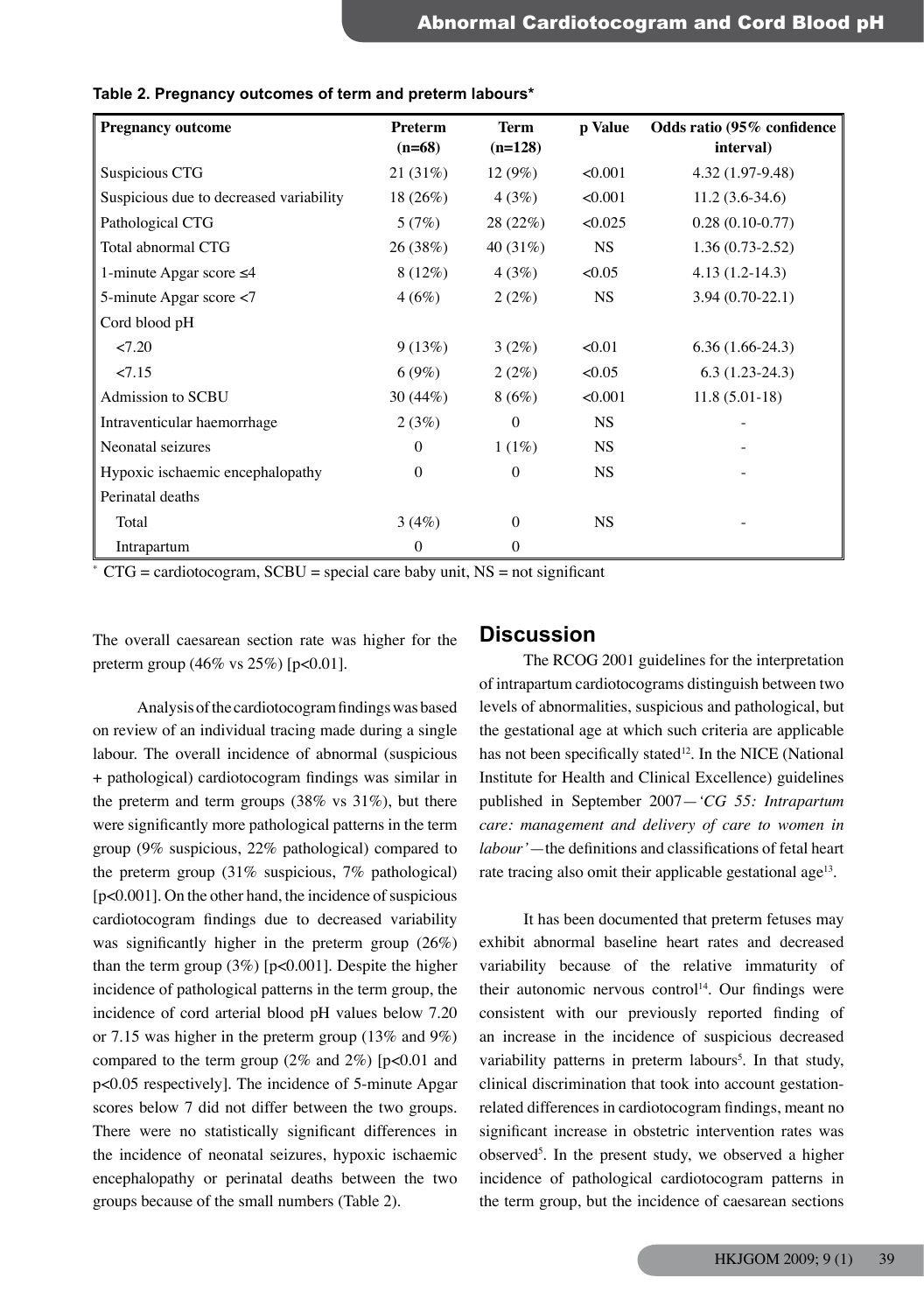was actually higher in the preterm group, indicating that many of these interventions could be based on prematurity risks rather than on the cardiotocogram findings. Another recent case-controlled study found that electronic fetal monitoring alone is not able to identify preterm infants with neonatal white matter brain injuries, a major precursor for cerebral palsy. In that study, neonates with cerebral white matter brain injuries had few late decelerations during the last hour before delivery. Although fetuses with severe metabolic acidosis had a significant increase in decreased shortterm variability, this finding had poor predictive value<sup>15</sup>. Such evidence highlights the poor correlation between intrapartum fetal heart patterns and subsequent neurological abnormalities in preterm fetuses, lending support to the exclusion of fetuses less than 34 weeks from the international consensus criteria for establishing a relationship between intrapartum events and subsequent neurological deficits and cerebral palsy<sup>10</sup>.

The indications for routine or selective measurement of cord arterial blood pH have been a subject of debate. It is recommended that cord arterial blood pH studies should be used in conjunction with Apgar scores when assessing evidence of hypoxia in term newborns. They are listed as essential criteria for making a diagnosis of intrapartum hypoxia leading to cerebral palsy<sup>10</sup>.

Investigations in term babies have shown that the combination of intrapartum fetal heart rate patterns, cord blood pH studies, and Apgar score assessment is better than any of those parameters alone when evaluating fetal status immediately after delivery<sup>16</sup>. The use of selective criteria for performing cord arterial pH, including prolonged labours, or assisted deliveries, or fetal distress, was found to have high sensitivity for detecting fetal acidosis, but low specificity<sup>17</sup>. Considering the cost, the accumulated published data, the non-specificity of electronic fetal monitoring for the evaluation of fetal oxygenation and presence or absence of hypoxia, it may indeed be more rational to implement universal cord blood  $pH$  and blood gas analysis<sup>11</sup>. It has also been advocated that for routine cord blood gas determinations, only a single cord arterial pH value will be needed since this reflects fetal or newborn status more accurately than all other measurements, and is extremely useful for ruling out the diagnosis of birth asphyxia in the

depressed newborn<sup>18</sup>. Due to the limited availability of full blood gas studies, it was also our practice to perform cord arterial pH studies only at the time of the study.

The case for routinely performing cord arterial pH studies to assess preterm babies appears even stronger than for term fetuses. It has been shown that 1- and 5-minute Apgar scores are directly influenced by the infant's level of maturity<sup>19</sup>. Neonates with very low gestational ages and birth weights are much more likely to have low Apgar scores than larger or more mature infants<sup>20</sup>. In a study of viable preterm babies delivered between 24 and 36 weeks, more than 82% of neonates with 5-minute Apgar scores less than 7 had normal cord blood gases. On the other hand, there was no significant difference in the arterial blood gas values of the preterm and term infants in that series $21$ . Our data contradict those findings, as we found the preterm babies had significantly higher rates of low cord blood pH values but did not have a greater incidence of low Apgar scores. This could be explained by the fact that in our study, most of the preterm deliveries occurred beyond 28 weeks, so the expected low Apgar scores in very preterm babies did not occur frequently. The overall incidence of significantly low cord blood pH was also low—around 4%—thus a larger series may be needed to delineate the precise relationship between low Apgar scores and gestation.

We did not routinely check for paired arterial / venous cord blood samples unless there was doubt or difficulty choosing the correct vessel for sampling. Previous studies have shown that paired samples enable better distinction between metabolic and respiratory acidosis<sup>22</sup>. Nevertheless, the difference between arterial and venous sample pH values should be small, with a minimal venous-arterial pH difference of 0.02<sup>23</sup> quoted by some, and a negative venous-arterial pH difference accepted by others<sup>24</sup>. As our data involved interpretation of pH values only, we believed the bias from inadvertent venous sampling should be small.

In term fetuses, cord blood arterial or venous pH values,  $PCO_2$  and  $PO_2$  values are interrelated, but these parameters often correlate weakly with 1-minute and 5 minute Apgar scores. A wide difference in arterial and venous  $PCO_2$ , however, usually indicates very low fetalplacental blood flow, and is more sensitive for predicting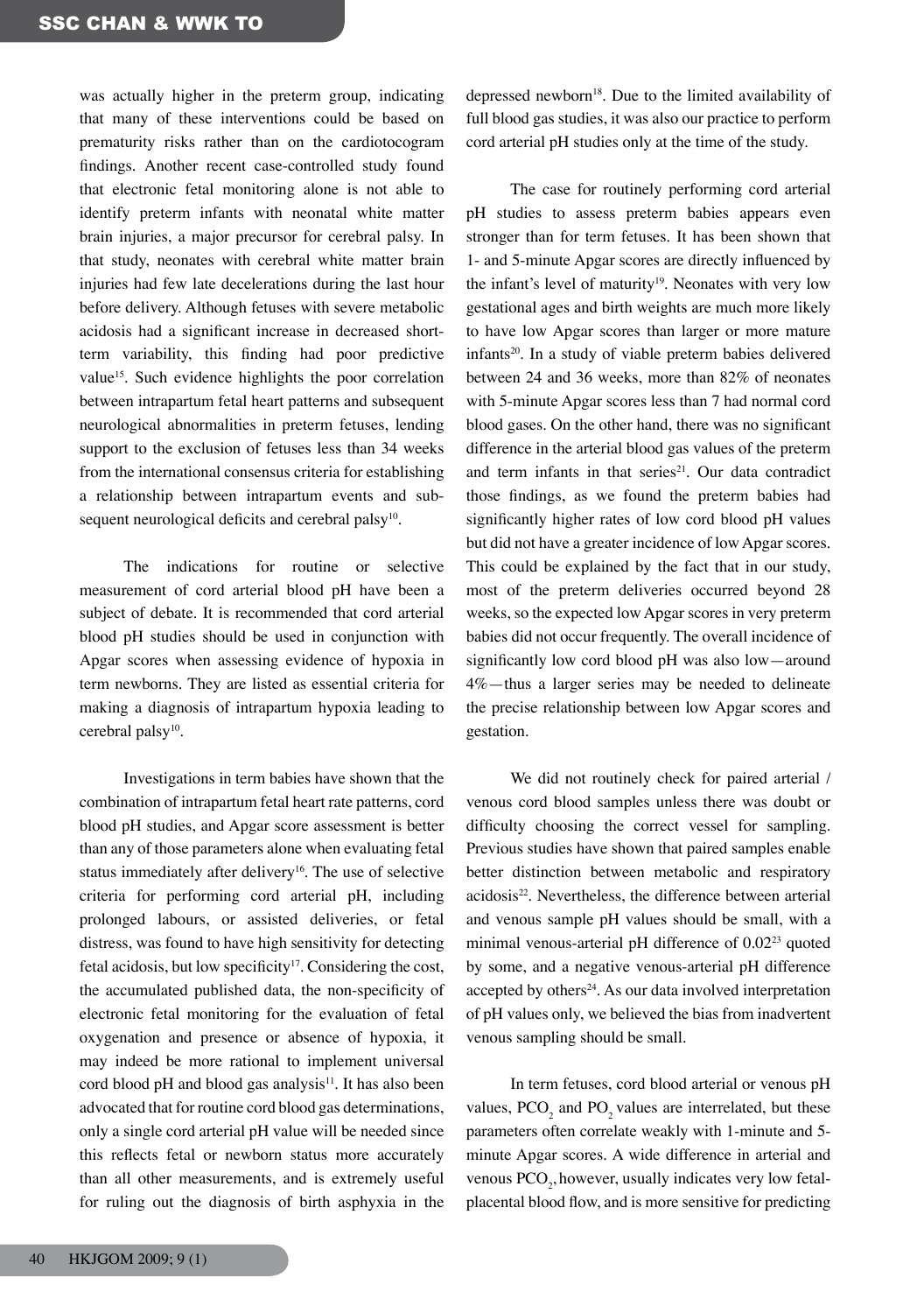asphyxiated infants, seizures, hypoxic-ischaemic encephalopathy, and abnormal development in the neonatal period<sup>25</sup>. It has also been recently proposed that the use of cord arterial base excess values could facilitate timing of the hypoxic injury<sup>26</sup>. It remains to be seen whether such parameters are useful for preterm fetuses, or whether routine paired arteriovenous cord blood samples and full blood gas studies might be of value in preterm deliveries.

We selected high-risk term deliveries matched for age and parity with the preterm cases in order to attempt to match the preterm group's risk for metabolic acidosis or perinatal complications. Our finding of a lower incidence of metabolic acidosis in the term group, despite a much higher incidence of pathological cardiotocogram patterns in this group, suggests that abnormal cardiotocogram findings tend to be less specific in term fetuses than preterm fetuses. On the other hand, because the higher incidence of decreased variability in the preterm fetuses' cardiotocograms leads to suspicious patterns, the clinical interpretation of suspicious cardiotocogram patterns in preterm labours and the use of variability as a key predictor of acidosis are likely to be less reliable in the preterm fetus. Nevertheless, our findings of a much higher caesarean section rate in the preterm group, despite a lower incidence of pathological cardiotocograms in this group, indicate that many of these caesarean sections were dictated essentially by their preterm gestation, or a preference for abdominal delivery by either the patient or the obstetrician, rather than by the cardiotocogram findings.

New techniques may improve the reliability of

intrapartum electronic fetal monitoring. A recent review found that the incorporation of ST waveform analysis of fetal electrocardiography into cardiotocography could improve the standard of intrapartum fetal monitoring<sup>27</sup>. Fetal pulse oximetry has also undergone extensive study. OxiFirst (Nellcor FS-14; Corometrics, Colorado, USA) [pulse oximetry system] has already gained conditional approval from the US Food and Drug Administration for use in clinical practice, allowing opportunities to study the use of this tool as an adjunct to fetal heart rate tracing. Other new techniques include infrared fetal spectroscopy and refinement of computerised information systems for presentation, communication, storage and retrieval of perinatal data<sup>28</sup>. The data on the use of these new technologies on preterm fetuses are still far from comprehensive, however. The algorithms for analysis in both term and preterm pregnancies should be investigated and compared during the assessment of these new tools.

## **Conclusion**

It is apparent that the current established criteria and guidelines for correlating abnormal intrapartum cardiotocogram patterns and cord arterial pH values are based on data from term fetuses. Our finding of a higher incidence of lower cord arterial pH values in preterm fetuses highlights the limitations of the criteria we currently use for the interpretation of cardiotocograms during preterm labours. Further research into intrapartum monitoring of preterm deliveries should explore the need for a different set of criteria for preterm fetuses, as well as the use of additional parameters such as blood gas profiles and base excess values during these high-risk labours.

# **References**

- 1. Hon EH. The fetal heart rate patterns preceding death in uteri. *Am J Obstet Gynecol* 1959; 78:47-56.
- 2. MacDonald D, Grant A, Sheridan-Pereira M, et al. The Dublin randomized controlled trial of intrapartum fetal heart monitoring. *Am J Obstet Gynecol* 1985; 152:524- 39.
- 3. Luthy DA, Shy KK, van Belle G, et al. A randomized trial of electronic fetal monitoring in preterm labour. *Obstet Gynecol* 1987; 69:687-95.
- 4. Shy KK, Luthy DA, Bennett FC, et al. Effects of electronic fetal heart rate monitoring, as compared with periodic auscultation, on the neurologic development of premature infants. *N Engl J Med* 1990; 322:588-93.
- 5. To WW, Leung WC. The incidence of abnormal findings from intrapartum cardiotocogram monitoring in term and preterm labours. *Aust N Z J Obstet Gynaecol* 1998; 38:258-61.
- 6. Burrus DR, O'Shea TM Jr, Veille JC, et al. The predictive